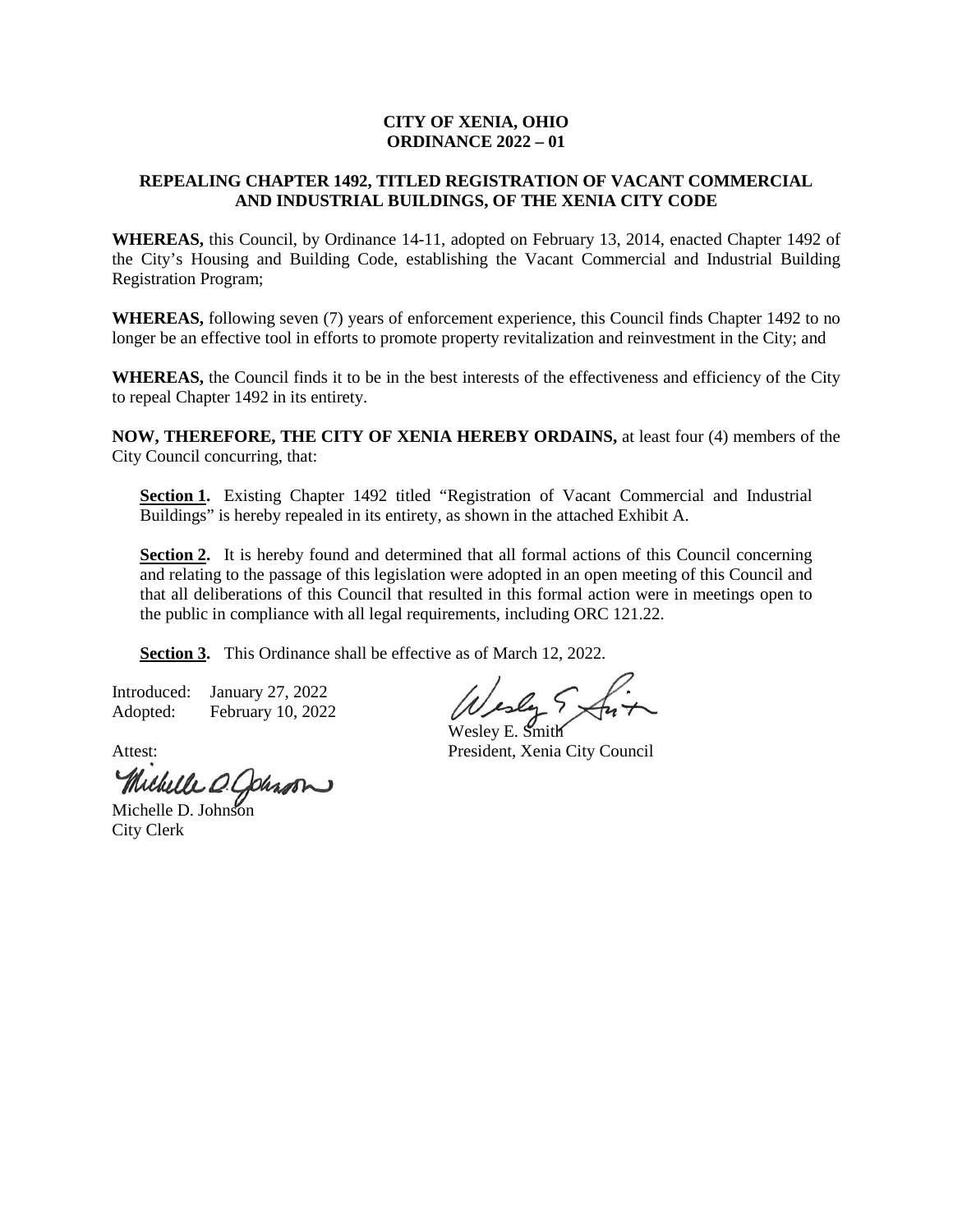# CHAPTER 1492: REGISTRATION OF VACANT COMMERICAL AND INDUSTRIAL BUILDINGS.

## 1492.01 DEFINITIONS.

The following words and/or phrases used in this section are defined in Chapter 1488, § 1488.01. *AUTHORIZED AGENT BUILDING CODE COMMERCIAL OR INDUSTRIAL BUILDING EVIDENCE OF VACANCY FIRE CODE KEY BOX PERSON PERSON IN CONTROL PROPERTY VACANT COMMERCIAL OR INDUSTRIAL BUILDING*

## 1492.02 PURPOSE.

This chapter is adopted to establish a program for identifying and registering vacant commercial and industrial buildings within the city that may present a fire hazard, become an attractive nuisance, may detract from private and/or public efforts to rehabilitate or maintain surrounding buildings, and present a hazard to the health, safety and welfare of the public. Through a registration, inspection, and monitoring process, vacant commercial and industrial buildings will be kept weather tight and secure from trespassers, will provide safe entry to police officers and firefighters in times of emergency, will not impede private and/or public efforts to rehabilitate or maintain surrounding buildings, and will not otherwise present a public hazard so that the health, safety and welfare of the public is served by these regulations.

## 1492.03 OBLIGATIONS OF OWNERS AND PERSONS IN CONTROL.

(a) No owner or person in control of a vacant commercial or industrial building shall fail to do any of the following:

- (1) Register the vacant commercial or industrial building with the Planning and Zoning Department in accordance with the requirements of this chapter.
- (2) Designate an authorized agent if the owner or person in control of the vacant commercial or industrial building does not reside with Greene County, Ohio or a contiguous county.
- (3) Submit a Vacant Building Plan which shall be approved by the Code Enforcement Officer in accordance with § 1492.06 of this chapter.
- (4) Maintain the property at all times in accordance with the Vacant Building Maintenance Standards set forth in § 1492.08 of this chapter.
- (5) Acquire or otherwise maintain general liability insurance covering the vacant commercial or industrial building and property in an amount of not less than one million dollars (\$1,000,000). The insurance policy shall provide for written notice to the Code Enforcement Officer within 30 days of any lapse, cancellation, or change in coverage.

# 1492.04 REGISTRATION.

(a) Registration and Renewal Deadlines*.* All buildings located within the city that are vacant commercial or industrial buildings shall be registered by the owner or person in control thereof with the Planning and Zoning Department within 60 days after the effective date of this chapter and renewed not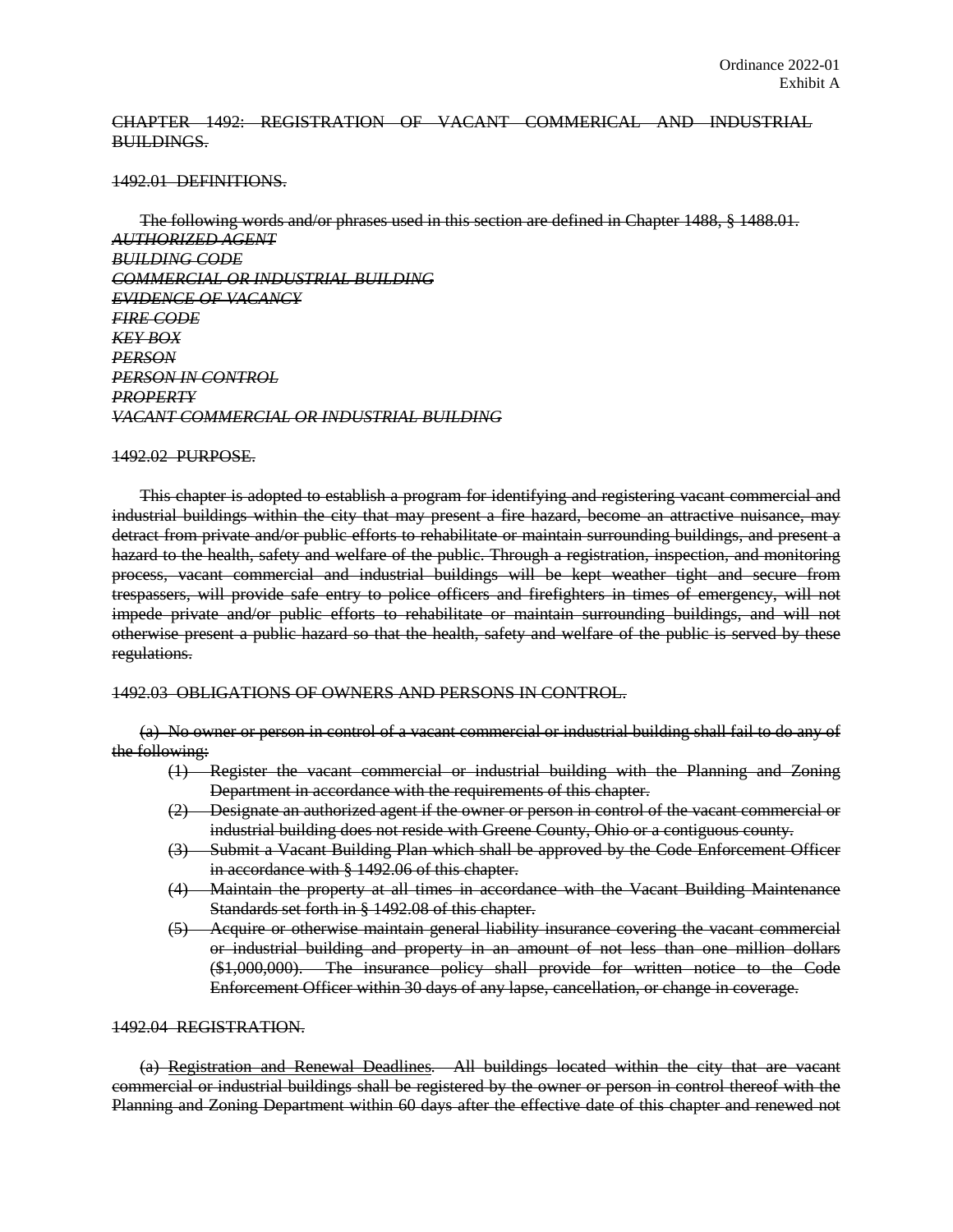later than January 15 of every year thereafter. Every commercial or industrial building that subsequently becomes vacant shall be registered by the owner or person in control thereof with the Planning and Zoning Department within 30 days from the date of the last occupancy, or within 30 days of being notified by the Planning and Zoning Department of the requirement to register based on evidence of vacancy.

(b) Forms*.* Registration shall be made on forms provided by the Code Enforcement Officer and verified by the owner or person in control of the vacant commercial or industrial building and shall contain all of the following:

- (1) The name, address and telephone number of the owner or person in control;
- $(2)$  The name, address and telephone number of the authorized agent, if required;
- (3) The names, addresses, and telephone numbers of all known lien holders and all other parties with any legal interest in the vacant commercial or industrial building and property;
- (4) If the vacant commercial or industrial building is for sale, the name, address and telephone number of the company and the realtor or agent responsible for marketing the property;
- (5) The address of the vacant commercial or industrial building and the permanent parcel tax identification number of the land on which the vacant commercial or industrial building is located;
- (6) The date on which the building became vacant or will become vacant;
- (7) The reason for the vacancy and the estimated length of time the building is expected to remain vacant;
- $(8)$  A certificate of general liability insurance in the amount required by  $\frac{1}{2}$  1492.03(a)(5);
- (9) A Vacant Building Plan in accordance with § 1492.06.

(c) False Information*.* No person shall furnish false information to the Planning and Zoning Department in the Registration Form.

(d) Period of Validity*.* Registration and renewal shall be valid until December 31 of each year, unless a transfer of title to the vacant commercial or industrial building has been completed.

(e) Transfer of Property*.* No person, including but not limited to, an owner, person in control, purchaser, escrow agent, real estate agent, or realtor, shall participate in a transfer of title to, or disburse proceeds from a transfer of title to, a vacant commercial or industrial building without having in escrow with the escrow agent handling the transfer of title to the property, a copy of a registration form completed by the purchaser of the property and the annual registration or renewal fee, if due, in an amount based on the duration of time the building has been vacant. The escrowed documents and the annual registration fee shall be forwarded to the Code Enforcement Officer upon the transfer of title. The annual registration fee shall not be prorated. In the event that the transfer of title is completed within 90 days from the end of the calendar year, the annual registration fee shall be applied to the following calendar year.

(f) Change in Registration Information*.* No owner or person in control of a vacant commercial or industrial building shall fail to notify the Planning and Zoning Department and file an amended registration form within seven days of any change in the registration information required by this section.

(g) Exemptions*.*

(1) A building which has suffered fire damage or damage caused by extreme weather conditions shall be exempt from the registration requirement for a period of 90 days after the date of the fire or extreme weather event if the property owner or person in control submits a request for exemption in writing to the Planning and Zoning Department.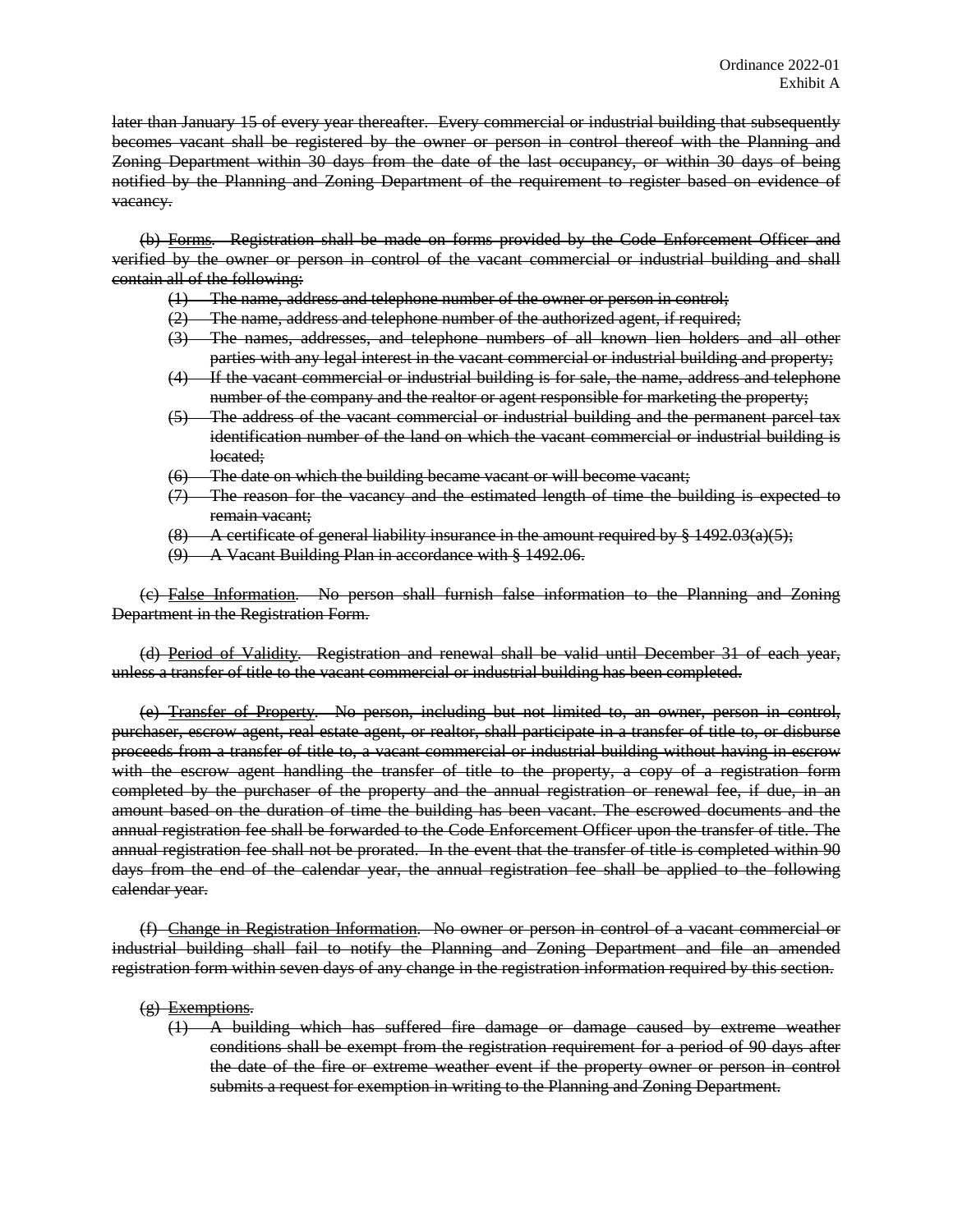- (2) If a vacant building is under active construction/renovation and has a valid building permit(s) at the time of initial registration, the building shall be exempt from registration until the expiration of the longest running, currently active building permit.
- (3) Government agencies shall be exempt from the requirements of this chapter.

1492.05 REGISTRATION FEES.

(a) Fee Required with Registration*.* The owner or person in control of a vacant commercial or industrial building shall pay an initial registration fee and annual renewal fees for consecutive, subsequent years of vacancy as specified in Part Two - Title Fourteen, Chapter 298 of these Codified Ordinances. Fees shall be due at the time of registration and renewal as specified in §1492.04(a). The first renewal fee shall be waived if the initial registration due date occurs after June 30. The fee shall be based on the level of maintenance and duration of time the building has been vacant regardless of a change in ownership.

(b) Prerequisite for Building Permits*.* The registration shall be paid in full prior to the issuance of any building permits.

(c) Fee Rationale*.* Registration fees shall be reasonably related to the administrative costs of the vacant commercial and industrial building registration process and for the costs incurred by the city in monitoring vacant commercial or industrial properties. Increases in annual registration fee amounts shall be reasonably related to the city's continued administrative costs as well as enforcement and abatement costs associated with vacant buildings that have Property Maintenance, Building or Fire Code violations.

(d) Fee Reductions and Waivers*.* The Code Enforcement Officer may reduce or waive registration or renewal fees as follows:

- (1) The renewal fee may be reduced by 50% if, at the time of renewal, the building has no outstanding notices or orders regarding violation of Property Maintenance, Building or Fire Codes; and has been placarded as having normal structural conditions per § 1492.08(c)(1).
- (2) The Code Enforcement Officer shall refund the registration or renewal fee paid if the subject building is brought into compliance with standards of the Building Code and reoccupied within one year of payment of the registration or renewal fee. The refund shall be for the amount of the registration or renewal fee paid during the year in which the building was approved for re-occupancy. Registration or renewal fees paid in previous years shall not be refunded.
- The initial registration fee may be waived for up to twelve months from the time a building is required to be registered if a building is being actively marketed for sale or lease, based upon proof submitted by the owner or person in control. Actively marketing shall be defined as placement of a "for sale" or "for lease" sign on the property with accurate contact information, which is also provided to the Planning and Zoning Department, as well as at least one of the following activities:
	- A. Listing of the building with a licensed State of Ohio Realtor in the Multiple Listing Service (MLS) with the name, address, and telephone number of the realtor provided to the Planning and Zoning Department.
	- B. Placement of weekly advertisements in a newspaper or online listing.

(e) Delinquent Fees*.* If a registration or renewal fee is not paid by the due date specified in §1492.04(a), the fee shall be increased by 50% or\$1,000, whichever is less. The Code Enforcement Officer shall pursue collection of delinquent fees pursuant to §1492.09(b). All delinquent registration or renewal fees shall be paid by the owner prior to any transfer of an ownership interest in the vacant commercial or industrial building.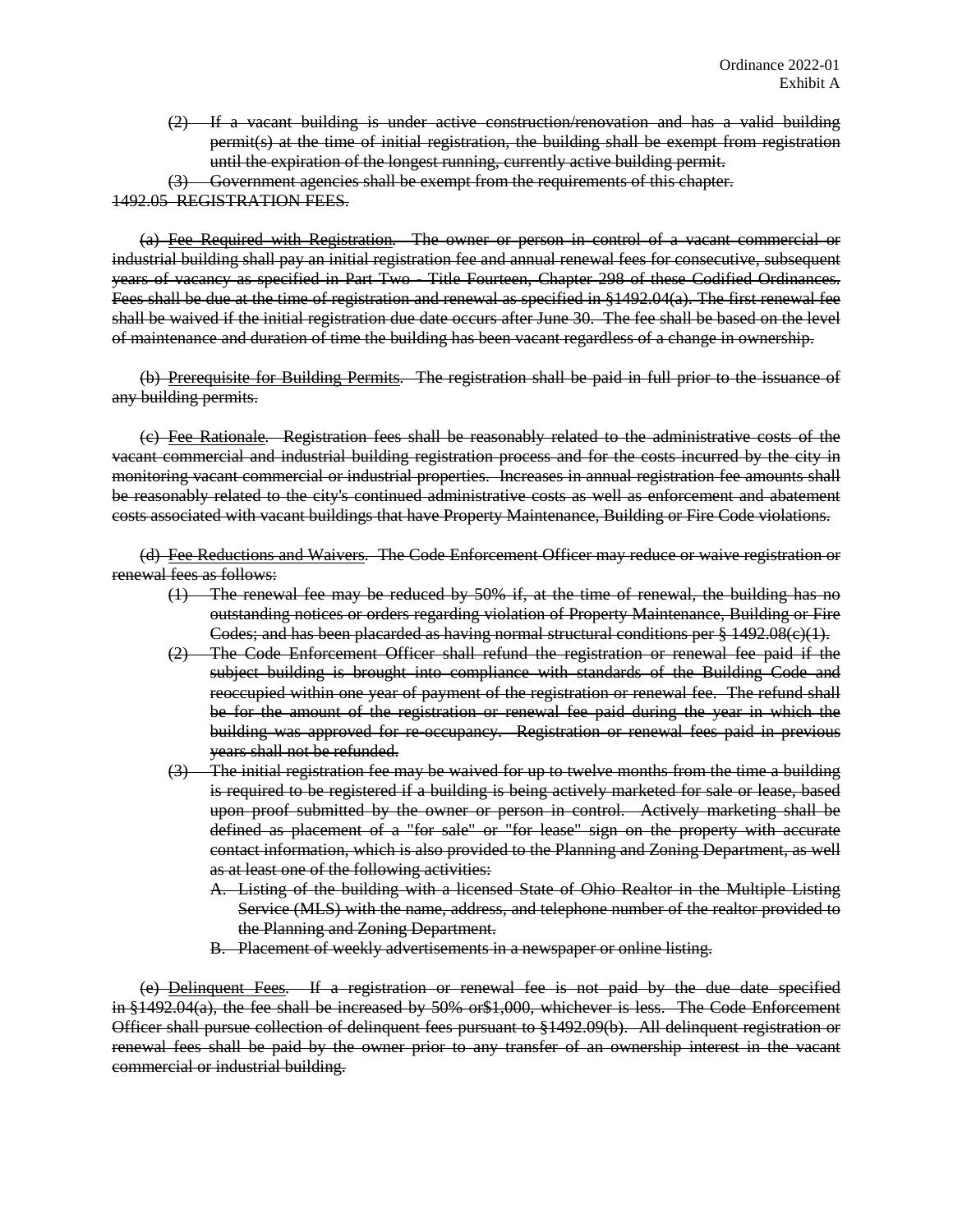## 1492.06 VACANT BUILDING PLAN.

(a) The owner or person in control of the vacant commercial or industrial building shall submit a Vacant Building Plan that shall be reviewed for acceptance by the Code Enforcement Officer. The Vacant Building Plan shall be selected from and include the minimum requirements from one of the following three categories:

- (1) *Demolition*: If the vacant commercial or industrial building is to be demolished, the Vacant Building Plan shall include a proposed time frame for demolition which shall include a commencement date within 30 days of approval of the proposed demolition time frame and shall not exceed one year in duration.
- (2) *Secured structure*: If the vacant commercial or industrial building is to remain vacant, the Vacant Building Plan shall contain all of the following:
	- A. A plan for fire alarm and fire protection as required by the Fire Chief.
	- B. A plan of action to remedy any public nuisance existing in the building or on the property.
	- C. A lighting plan for the exterior of the building and property, walkways adjacent thereto, parking or loading areas and nighttime illumination of areas and walkways of the building and property which may be vulnerable to vandalism and vagrancy as determined by the Police Chief.
	- D. A regular maintenance plan for all exterior lighting and illumination fixtures.
	- E. A plan for the maintenance of all structural openings, such as windows, doors, areaways and other openings to avoid the necessity of boarding up. Windows, doors, areaways and other openings that are located on the first floor and facing the street shall not be papered, soaped, blacked out or boarded up, and to avoid the appearance of vacancy, a form of display shall be set up that shall be approved by the Code Enforcement Officer.
	- F. A plan of action to maintain the vacant commercial or industrial building and property in compliance with the Vacant Building Maintenance Standards set forth in § 1492.08 of this chapter.
- (3) *Rehabilitation*: If the vacant commercial or industrial building is to be returned to lawful occupancy or use, the Vacant Building Plan shall include a rehabilitation time frame for the building and property. The rehabilitation time frame shall not exceed 12 months. The Code Enforcement Officer may grant an extension of time upon receipt of a written statement from the owner detailing the reasons for the extension. All applicable laws shall be complied with and all required permits shall be obtained. The building shall be kept secured and in compliance with the Vacant Building Maintenance Standards as provided in §1492.08 of this chapter at all times during rehabilitation.

## 1492.07 INSPECTION.

(a) At the time of registration and renewal the owner or person in control may arrange for an inspection of the property by the Code Enforcement Officer and Fire Chief in the presence of the owner, person in control, or authorized agent of the owner having responsibility for security and maintenance of the property for the purpose of determining structural integrity of the building, that it will be safe for entry by firefighters and police officers in times of emergency, and that it complies with the requirements of this chapter.

(b) If the owner or person in control fails or refuses to consent to and arrange for an inspection, the Code Enforcement Officer or Fire Chief shall obtain a search warrant from a court of competent jurisdiction to authorize inspection of the property.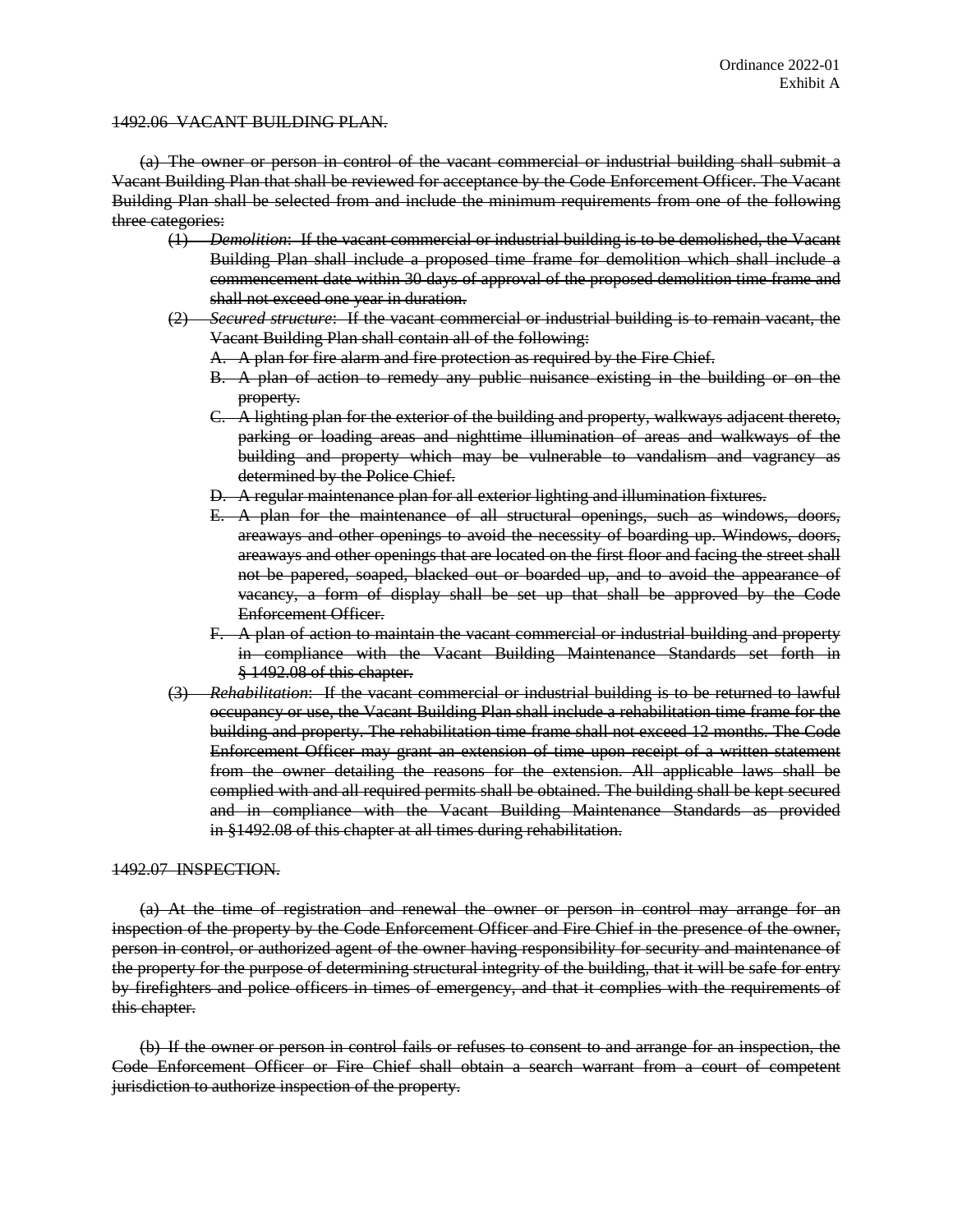## 1492.08 VACANT BUILDING MAINTENANCE STANDARDS.

All vacant commercial and industrial buildings and property within the City shall be maintained in accordance with the following Vacant Building Maintenance standards:

(a) Exterior openings, except those prohibited by  $\frac{1}{4}$  492.06(a)(2)E which cannot be secured by locking an existing door or window shall be boarded, secured, and protected from intrusion by birds, vermin and trespassers.

(b) A vacant commercial or industrial building shall be maintained, protected from deterioration and kept clean, safe, sanitary and free from public nuisance in accordance with the Property Maintenance Code, Building Code and Fire Code.

(c) A vacant commercial or industrial building shall display the following signs in a manner which is readily visible and legible from normal access points of the building:

- (1) A vacant building placard consistent with Fire Code requirements for identifying unsafe vacant buildings (OAC 1301:7-7-03(K)(5)(311.5)).
- $(2)$  A sign which indicates the name, address and telephone number of the owner and the owner's authorized agent for the purpose of service of process. The name, address and telephone number of a person responsible for day to day supervision and management of the building, if such person is different from the owner or authorized agent, shall be indicated on the sign as well.

(d) A key box shall be installed on each vacant commercial or industrial building in the city in case immediate access to the interior of the building by Fire Division personnel is necessary for life-saving or firefighting purposes. Each key box shall be of a type that is approved by the Fire Chief or designee. The key box shall be installed in a location approved by the Fire Chief or designee. The cost of purchase and installation of each key box shall be paid by the owner. Each key box shall contain keys to gain access to all areas of the building including the roof and basement. The person in control of the building shall immediately notify the Fire Chief or designee and provide the new key when a lock is changed or rekeyed. The key to such lock shall be secured in the key box.

#### 1492.09 VIOLATIONS.

(a) Failure to Maintain. Upon failure of the owner or person in control of a vacant commercial or industrial property to secure and maintain the property consistent with §1492.08, the Code Enforcement Officer shall serve a Notice of Violation consistent with §1492.10. Upon failure of the owner or person in control to comply with the Notice of Violation, the Code Enforcement Officer shall be authorized to enter upon the property and cause compliance with §1492.08 through any public agency or by contract.

(b) Assessment. The Code Enforcement Officer shall send a statement of fees or costs incurred pursuant to §1492.05(e) or 1492.09(a) to the owner or person in control of the property utilizing a method of service consistent with §1492.10(b). If payment of such statement is not made within 30 days of the date of the statement, the Director of Finance shall prepare a written return with a statement of the fees and/or maintenance costs and a proper description of the premises. Such written return shall be certified by the Director to the County Auditor for collection the same as other taxes and assessments are collected.

(c) Violation Penalties. Whoever violates any of the provision of this chapter shall be guilty of a misdemeanor of the first degree. A separate offense shall be deemed committed each day during or on which a violation occurs or continues.